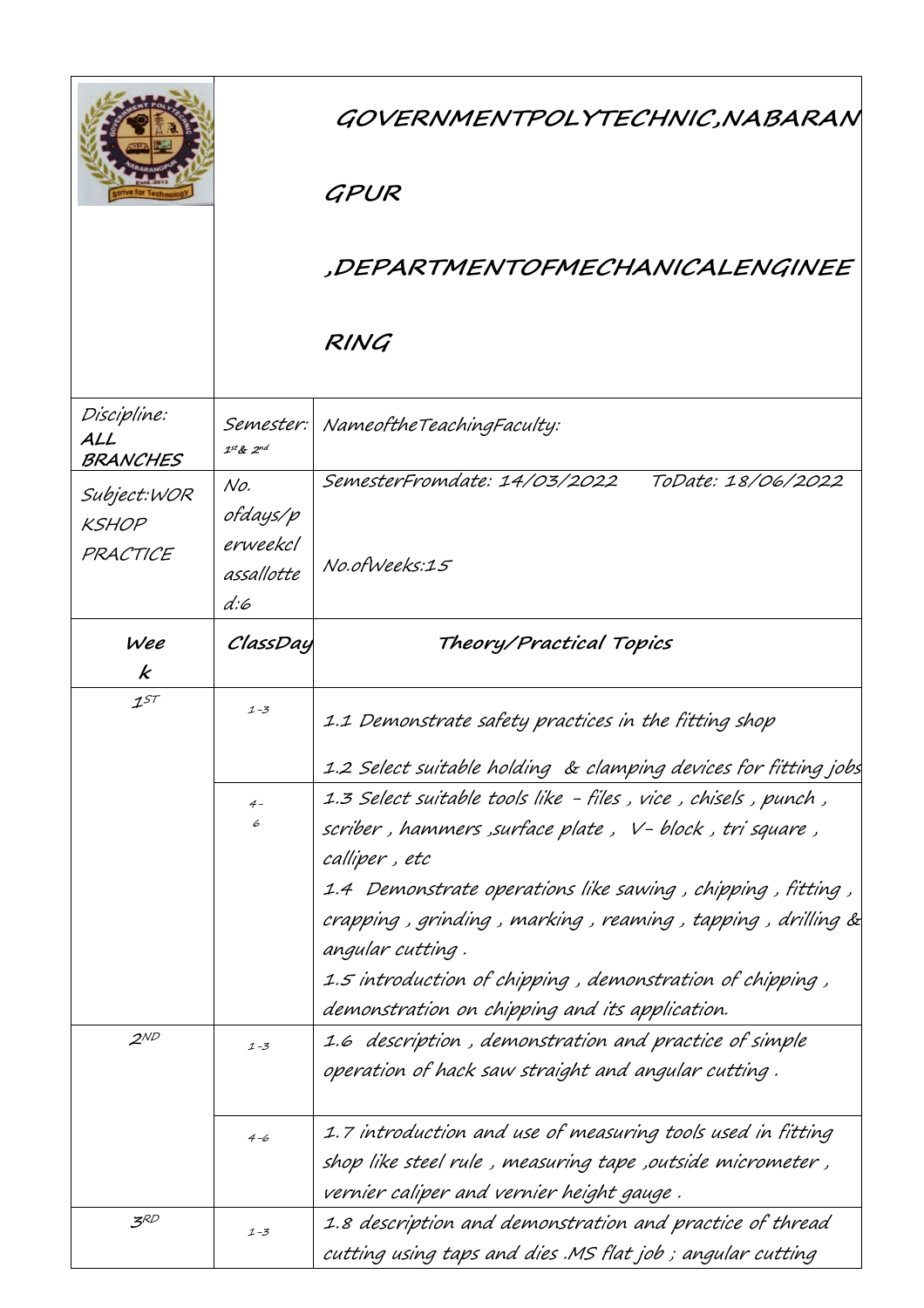|                 |         | practice of 45 degree (on the above job ).                     |
|-----------------|---------|----------------------------------------------------------------|
|                 |         | Job - preparation of stud (to cut external threads ) with the  |
|                 |         | Help of dies (mm of BSW), job ; H- fitting in the mild steel   |
|                 |         | (MS) square.                                                   |
|                 |         | Jo ; prepare one job on male female fitting .                  |
|                 | $4 - 6$ | Sheet metal                                                    |
|                 |         | 2.1 demonstrate safety practices in sheet metal shop .         |
|                 |         | 2.2 prepare surface development for the jobs according to      |
|                 |         | the drawing.                                                   |
| $4^{TH}$        | $1 - 3$ | 2.3 cut M.S and G.P sheets according to the surface            |
|                 |         | development / drawing using standard sheet metal cutting       |
|                 |         | tools.                                                         |
|                 | $4 - 6$ | Select hand tools for sheet metal works .                      |
| $5^{TH}$        | $1 - 3$ | 2.5 demonstrate the process of metal clamp joining and         |
|                 |         | riveted joining of sheet metal .                               |
|                 |         | Job - making of sheet metal joints .                           |
|                 |         | Job - prepare a sheet metal tray or a funnel                   |
|                 |         |                                                                |
|                 | $4 - 6$ | Job - prepare a sheet metal job involving rolling , shearing , |
|                 |         | creasing , bending & cornering . job - prepare a lap riveting  |
|                 |         | joint.                                                         |
| $6^{TH}$        | 1-3     |                                                                |
|                 |         | 3 . welding shop                                               |
|                 |         | 3.1 introduction                                               |
|                 | $4 - 6$ |                                                                |
|                 |         | 3.2 safety precautions in welding , safety equipments & its    |
|                 |         | applications in welding shop .                                 |
| 7 <sup>TH</sup> | $1 - 3$ | 3.3 introduction to welding, types of welding, common          |
|                 |         | materials that can be welded , introduction to gas welding     |
|                 |         | equipment ,types of flames, adjustment of flame , application  |
|                 |         | of gas welding.                                                |
|                 | $4 - 6$ | 3.3 welding tools & safety precautions .                       |
| $8^{7H}$        | $1 - 3$ | 3.4 introduction to electric arc welding (AC & DC), practice   |
|                 |         | in setting current & voltage for striking proper arc           |
|                 |         |                                                                |

|  | Precautions while using electric arc welding. applications of |
|--|---------------------------------------------------------------|
|  | arc welding                                                   |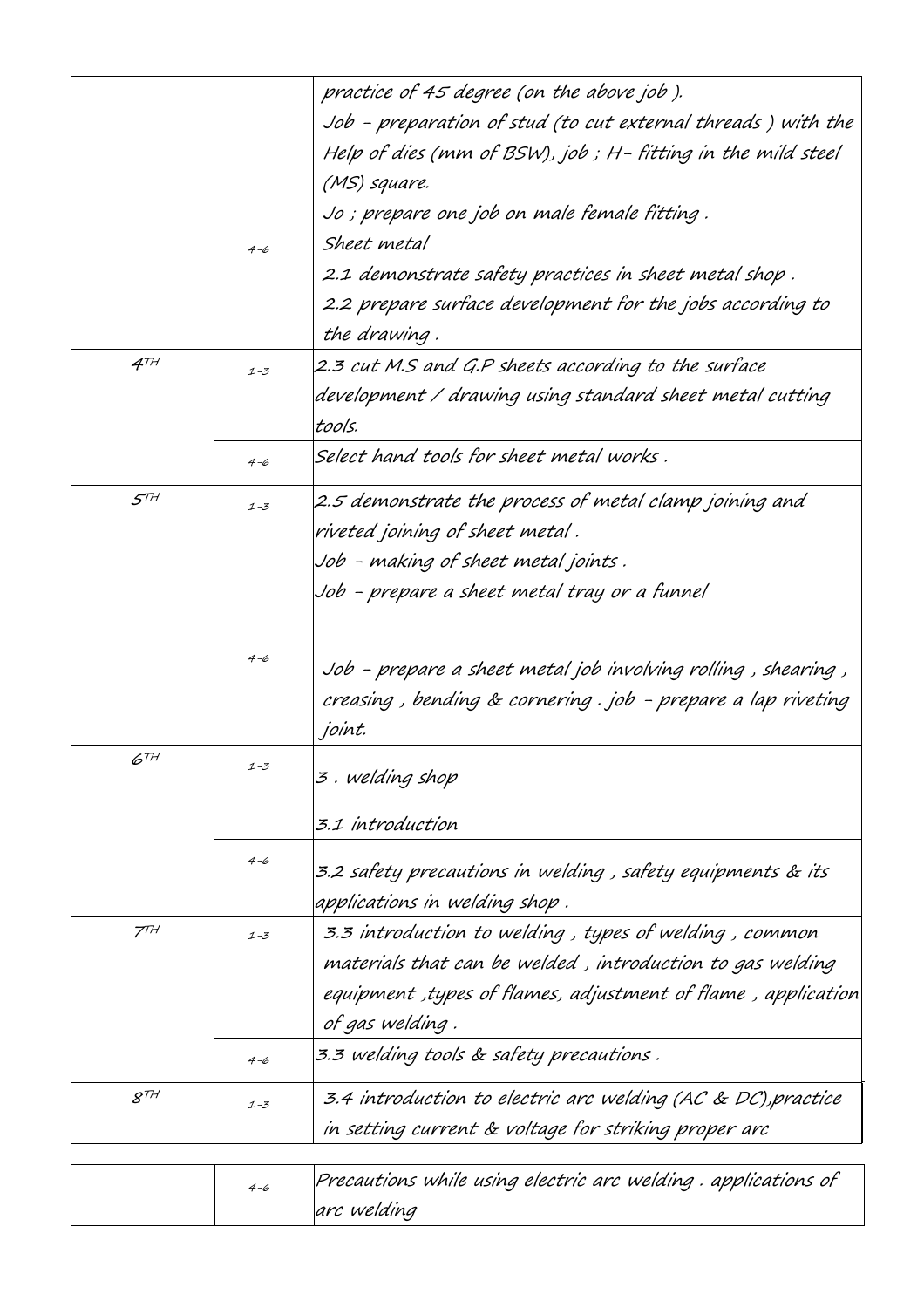| <b>ATH</b> | $1 - 3$ | Introduction to polarity and their use. |
|------------|---------|-----------------------------------------|
|            |         |                                         |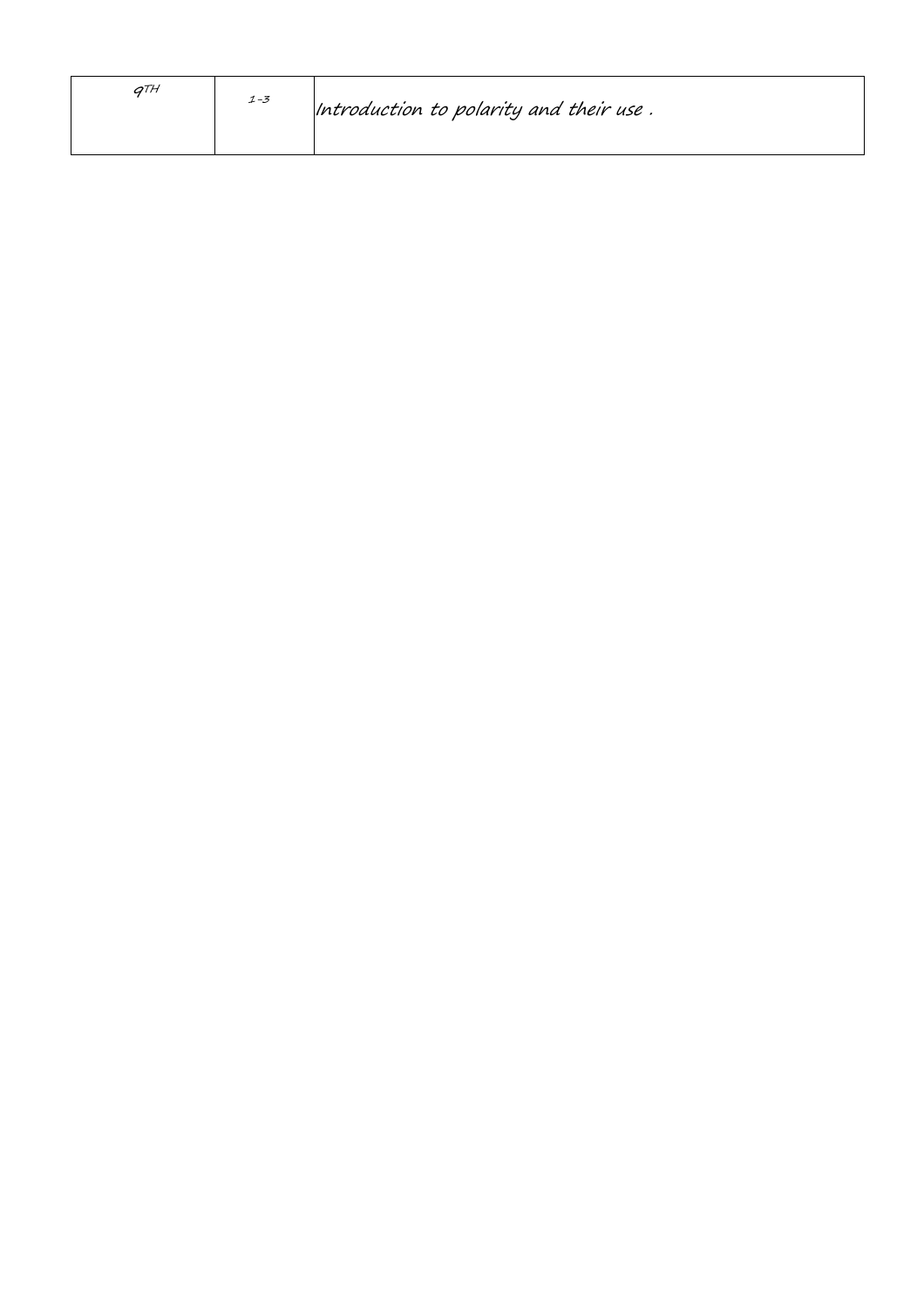|                                             | $4 - 6$ | Introduction to polarity & their uses.                                                                                                                                                                                                                                                                                        |
|---------------------------------------------|---------|-------------------------------------------------------------------------------------------------------------------------------------------------------------------------------------------------------------------------------------------------------------------------------------------------------------------------------|
| $\mathcal{1}O^{T}$<br>Н                     | $1 - 3$ | Demonstrate & use of the different tools used in the welding<br>shop with sketches , hand shield , helmet ,clipping hammer ً<br>, gloves,welding lead, connectors ,aprons , goggles, etc,                                                                                                                                     |
|                                             | $4 - 6$ | Demonstrate & use of the different tools used in the welding<br>shop with sketches , hand shield , helmet ,clipping hammer<br>, gloves,welding lead, connectors ,aprons , goggles, etc,                                                                                                                                       |
| III<br>H                                    | $1 - 3$ | 3.6 demonstrate welding defects & various types of joints &<br>ends preparation.                                                                                                                                                                                                                                              |
|                                             | $4 - 6$ | 3.6 demonstrate welding defects & various types of joints &<br>ends preparation .<br><u>Job - preparation of lap joint by arc welding rod</u>                                                                                                                                                                                 |
| $12^{\tau}$<br>H                            | $1 - 3$ | Job - preparation of Tee joint by arc welding.                                                                                                                                                                                                                                                                                |
|                                             | $4 - 6$ | Job - preparation of single V or double V butt joint by<br>electric arc welding.                                                                                                                                                                                                                                              |
| $\mathcal{I}\mathcal{Z}^{\mathcal{T}}$<br>H | $1 - 3$ | Job - preparation of single $V$ or double $V$ butt joint by<br>electric arc welding.                                                                                                                                                                                                                                          |
|                                             | $4 - 6$ | Job - brazing practice . use of spelt or (on MS sheet pieces).<br>Job - gas welding practice on worn - out & broken parts .                                                                                                                                                                                                   |
| $14^{\tau}$<br>Н                            | $1 - 3$ | 4. turning shop.<br>4.1 introduction                                                                                                                                                                                                                                                                                          |
|                                             | $4 - 6$ | 4.2 safety precautions and safety equipments.<br>4.3 various marking, measuring, cutting and holding tools.<br>4.4 demonstration of different parts of a lathe,<br>demonstration on centering & turning operation in a group<br>of 6 students .<br>Job - plain turning , taper turning , & grooving practices on<br>round bar |
| 15T<br>Н                                    | $1 - 3$ | 5. exposure to C.N.C milling / lathe machine                                                                                                                                                                                                                                                                                  |
|                                             | $4 - 6$ | LAB RECORD SUBMISSION                                                                                                                                                                                                                                                                                                         |